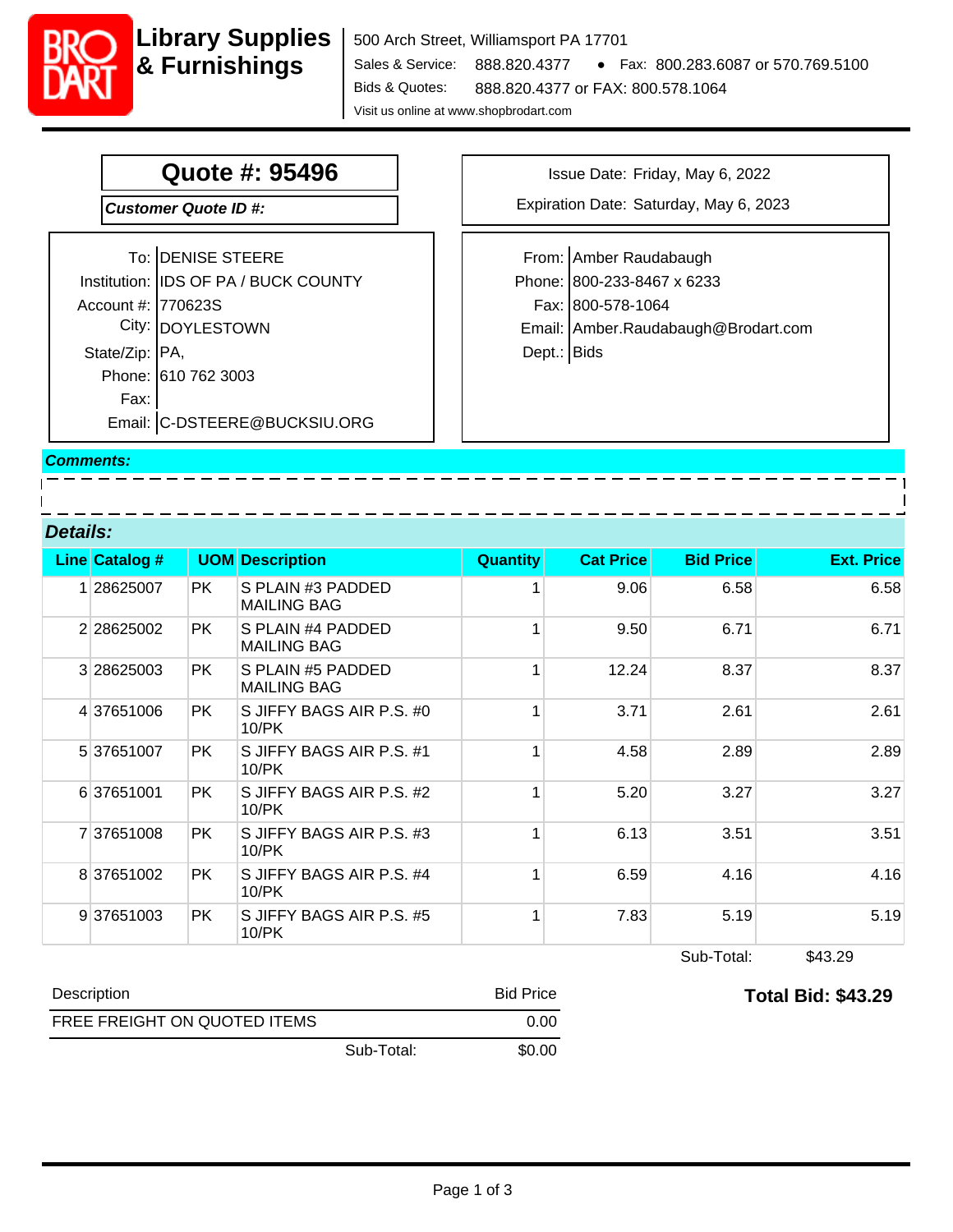

**Try out our Bid Form to request your next bid. Go to www.shopbrodart.com, click on "Request a Quote". It's that simple!**

**For your convenience, we would like to offer you special pricing on any large volume items you may be looking to purchase. We value your interest in Brodart and pride ourselves on friendly, reliable service and the very best pricing we can provide. Please contact us with any large volume or competitive bid requests at: supplies.quotes@brodart.com or fax 800-578-1064**